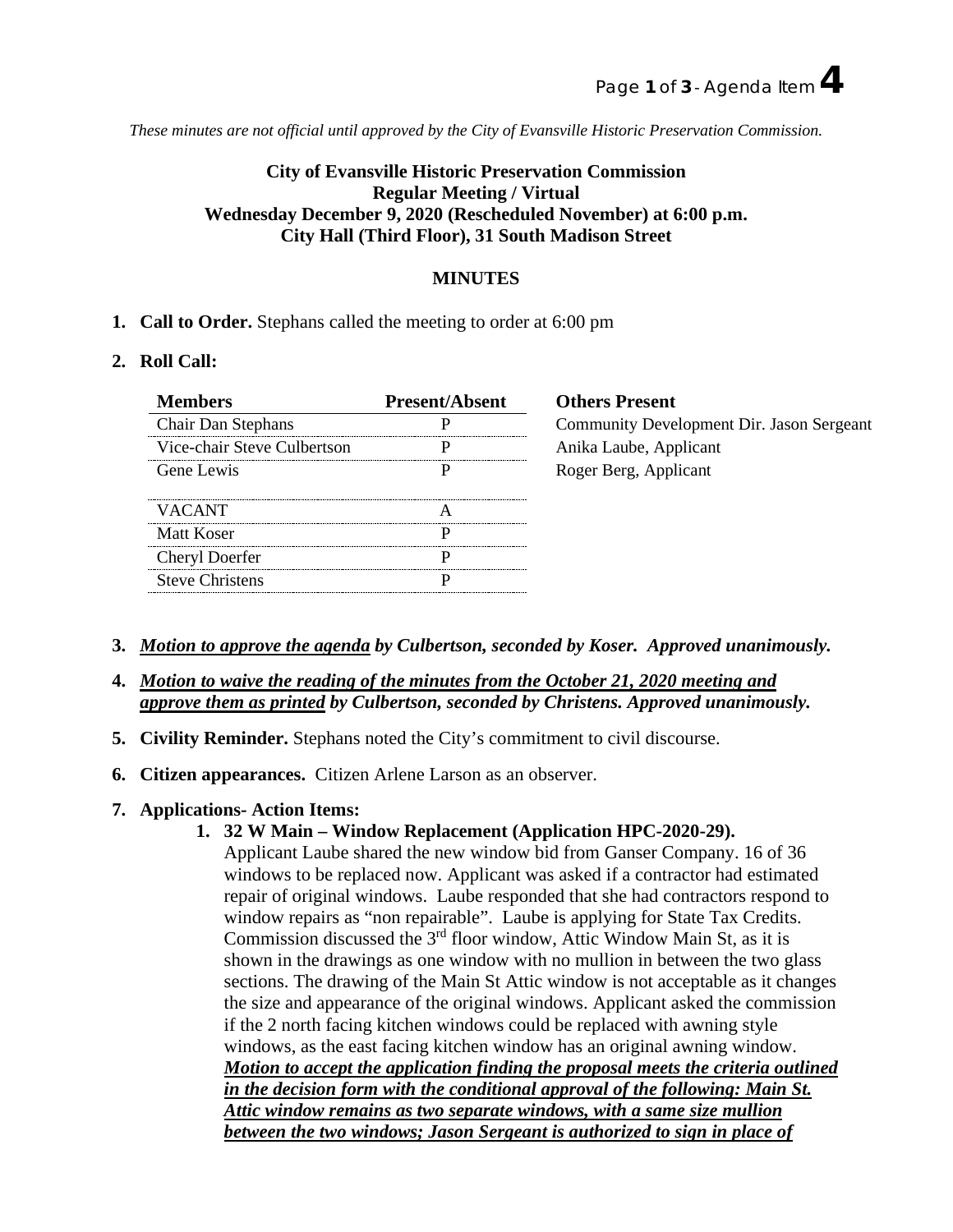*These minutes are not official until approved by the City of Evansville Historic Preservation Commission.*

*Chair Dan Stephans; the 2 north facing Kitchen windows be approved for awning style window which includes the east Kitchen awning window by Koser, seconded by Culbertson. Approved unanimously.*

**2. 14 Railroad – Siding/ Porch Replacement (Application HPC-2020-50).** Roger Berg Applicant proposed replacing the aluminum siding with vinyl siding narrow lap to match 20 Railroad. Berg is not replacing the Porch. He stated the Porch will remain as is. *Motion to accept the application of siding only, finding the proposal meets the criteria outlined in the decision form by Culbertson, seconded by Christens. Approved unanimously.*

#### **8. New Business: Discussion Items:**

- **A.** Updates on "Preservation Hero" Award. Sergeant reported the city website had approximately 57 votes casted for the award. Voting to close on Monday, December 14. The award will recognize the top vote received in each of the following categories: residential, commercial, and city. The award will be presented on Wednesday, December 16.
- **9. Old Business -** None

## **10. Report of the Community Development Director.**

## **A. Staff Issued Certificate of Appropriateness:**

- **i.** 15 Mill Roof (HPC-2020-51)
- ii. 27 W Main Change of Copy of Sign Board (Sign-2020-07)

#### **11. Correspondence, Comments and Concerns.**

- **A. 131 S Third – Window Replacement (HPC-2020-43).** Stephans visited the site and reviewed the windows with the owner. Original windows were in very good condition and the repair needed was manageable. 2 non-original windows are okay to replace per HPC recommendations and approval.
- **B. 113 E Main – Exterior Repairs.** Stephans visited the property and reviewed repairs with the owner. Stephans identified the repairs that would need to come before the commission for approval.
- **C. 109 S Madison – Porch Repairs (HPC-2020-42).** Stephans visited the property and reviewed with the owner the Porch repair needs. Stephans discovered the structural porch columns were failing. He suggested the owner to temporarily install treated 4x4 column posts to support the porch roof and prevent structural damage. Stephans will draft a letter to acknowledge the column support installed and the time frame of the proposal to be submitted to HPC for approval. Columns to be replaced are original. Stephans and owner reviewed options of replacement columns to be presented to HPC for approval. Also, Stephans suggested the owner moving the end of the handrails to be